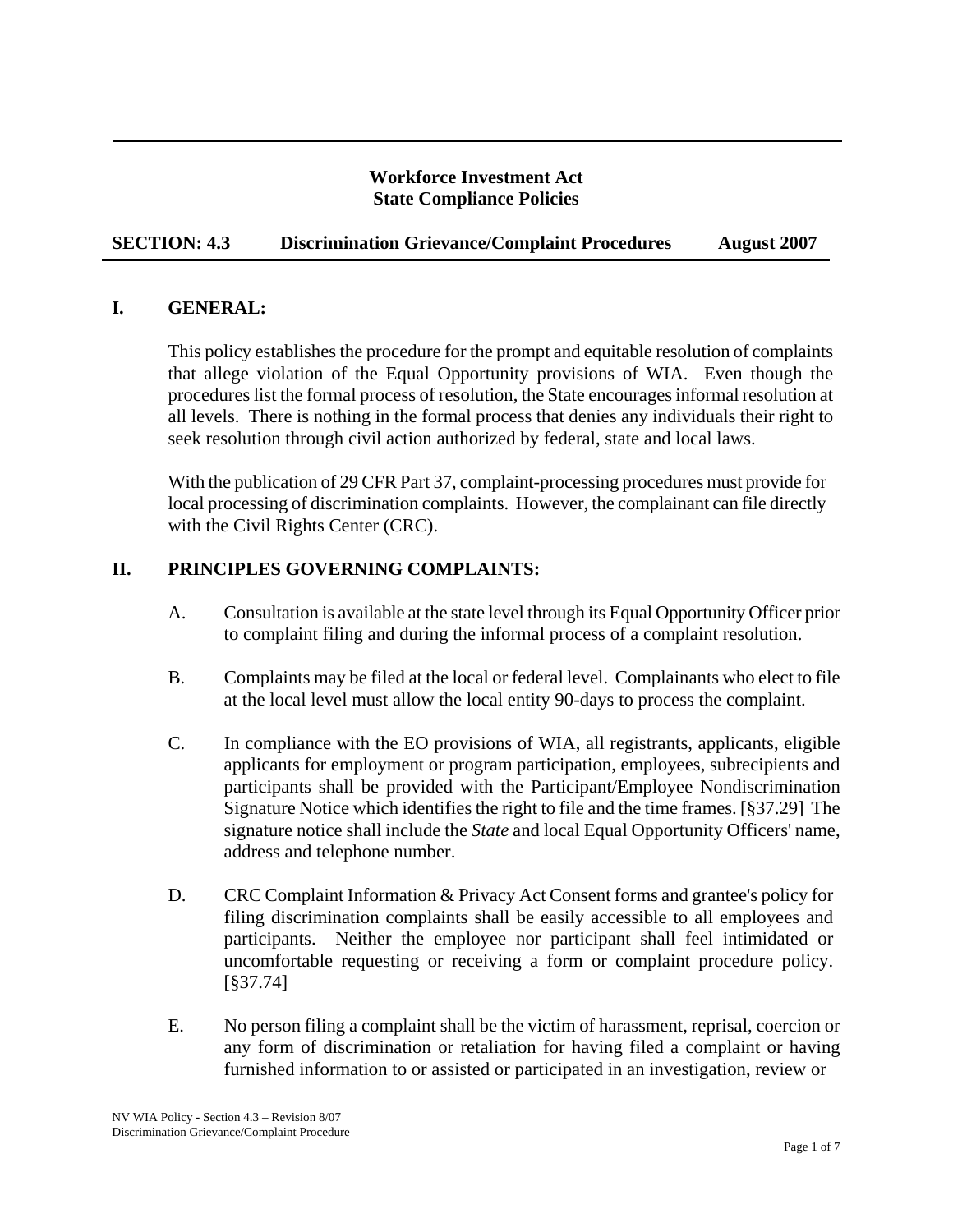hearing. It is a person's right to file a complaint and express their opinion in a legal allegation. [§37.11]

- F. Complainants have the right to withdraw their complaint in writing at any time prior to the formal hearing.
- G. Complaints may be amended to clarify issues, but not to add new allegations.
- H. Complainants have the right to be represented by a properly delegated person of their own choosing at all levels of the complaint process (at their own expense). [§37.70 & §37.75]

## **III. GRANTEE RESPONSIBILITIES:**

A. The grantee's personnel manual shall include the policy for filing complaints. The grantee shall also make known the EO (state and local) officers' name, address, and telephone number; and the location of the complaint procedure and forms on a regular basis through memoranda, staff meetings or other means of communication. Subgrantees, subrecipients, and service providers will be provided the procedure and are required to process discrimination complaints within the parameters provided.

Please refer to §37.76 for specific information regarding minimum requirements.

- B. The Grantee is responsible for ensuring that all service providers follow the grantee's complaint processing procedure. [§37.77]
- C. Grantees shall inform the *State* immediately upon receipt of a formal grievance and shall, within 7 days, forward to *the State*: the name and address of the complainant, nature and basis for complaint, and date the complaint was filed. Available information shall be entered onto the Discrimination Complaint Log [§37.37] and the grantee shall begin to investigate and gather information regarding the complaint. The hearing date; the date the investigation was completed; the date the informal decision was issued, or the date of formal resolution and the nature of the final disposition shall be forwarded to State as soon as known.
- D. The grantee shall determine whether it has jurisdiction over the complaint [§37.73]; the complaint was timely filed; and the complaint has apparent merit, whether the allegation, if true, would violate any of the nondiscrimination and equal opportunity provisions. If not, grantee is required to notify complainant in writing. This Notice of Lack of Jurisdiction must include:
	- 1. A statement of the reasons for that determination;
	- 2. Notice that the complainant has a right to file a complaint with CRC within 30 days of the date on which the complainant receives the Notice. [§37.78]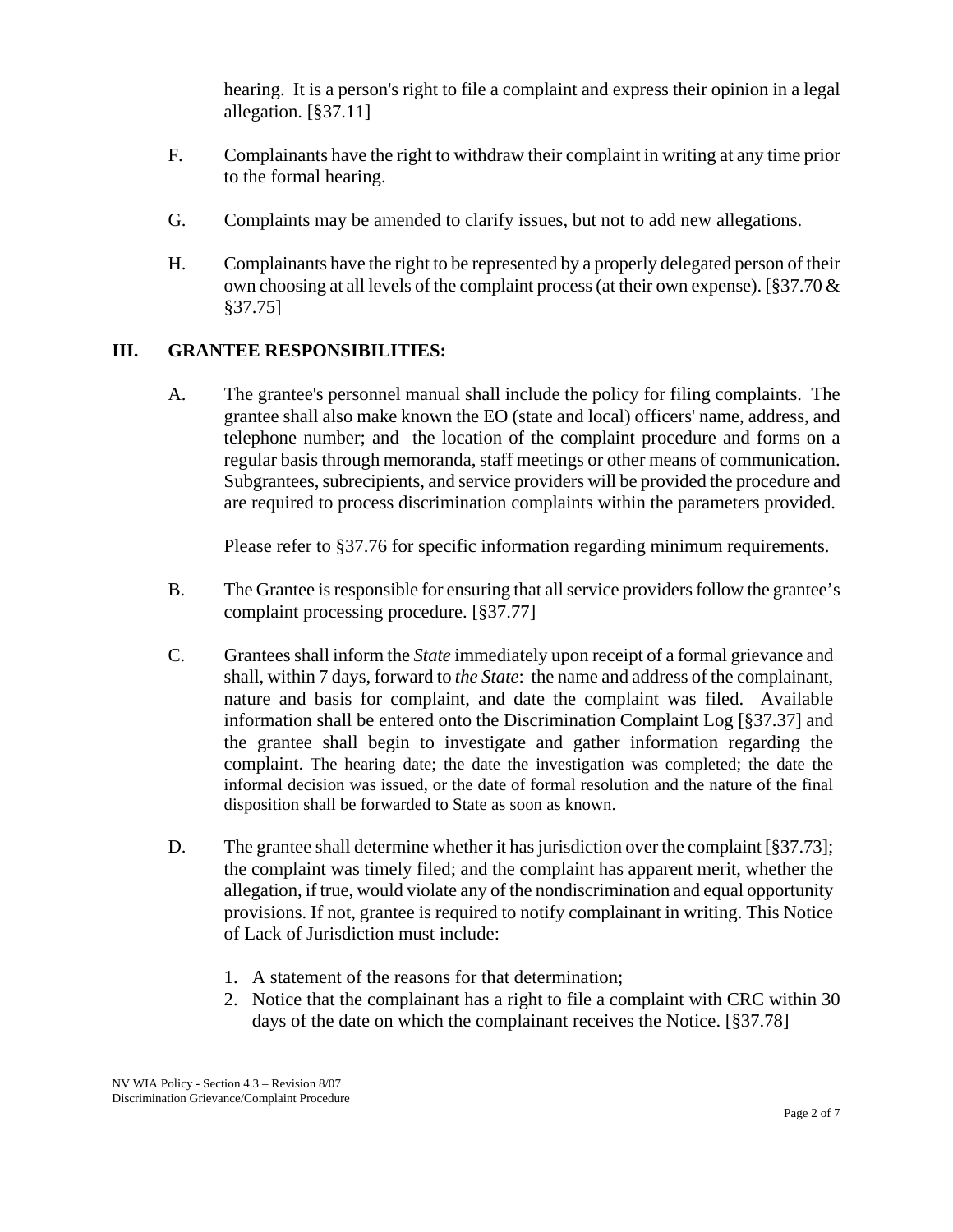- E. The grantee is required to conduct an investigation and issue a written Notice of Final Action no later than 90 days from the date the complaint was received. [§37.30]
- F. The grantee must make certain the complainant is aware of all processing time frames as outlined in Section V below.
- G. Grantees shall maintain (for a period of three years after the end of the applicable program year), or where no complaints have been filed have written procedures requiring the maintenance of, a log of complaints filed with the grantee and its subrecipients which: identifies the nature and basis for each complaint; lists the dates the complaint was filed and the investigation was completed; and includes the date and nature of the final disposition. [§37.37]

### **IV. FILING PROCEDURES:**

- A. **Who may file:** Any person (registrant, applicant, eligible applicant, participant, subrecipient, funding applicant, employees, applicant for employment) may file who believes that he or she or any specific class of individuals has been or is being subjected to discrimination prohibited by WIA or 29 CFR Part 37 on the basis of race, color, national origin, religion, sex, age, disability, political affiliation or belief and, for beneficiaries only, citizenship or participation in WIA. [§37.6 and §37.7] The complaint must be in writing and filed by the complainant or by an authorized representative. [§37.70]
- B**. Where to file:** The complainant may file with the local entity or with the Civil Rights Center (CRC). If the complainant elects to file the complaint at the local level, it shall be directed to the Equal Opportunity Officer of the grantee. At the federal level, it shall be directed to: Director, Civil Rights Center, 200 Constitution Ave., NW Room N. 4123, Washington, DC, 20210.
- C. For consultation prior to filing a complaint or during the informal resolution process at the local level, the complainant may consult with the DETR Equal Opportunity Officer.
- D. **When to file:** The complaint must be filed within 180 days of the alleged discrimination. Only the Director of CRC, for good cause shown, may extend the filing time. [§37.72 & §37.81]
- E. **What to include in the complaint:** Written complaints must be signed and dated by the complainant or authorized representative. Oral complaints may be accepted and processed at the sole discretion of the *State* or the Grantee. CRC does not accept oral complaints. The date the complaint is received becomes the official filing date

of the complaint. (The complaint must be added to the complaint log and State must be notified immediately.) The complainant must provide the following information in the original filing: [§37.73]

1. Full name, address (or specify another means of contact), and telephone number.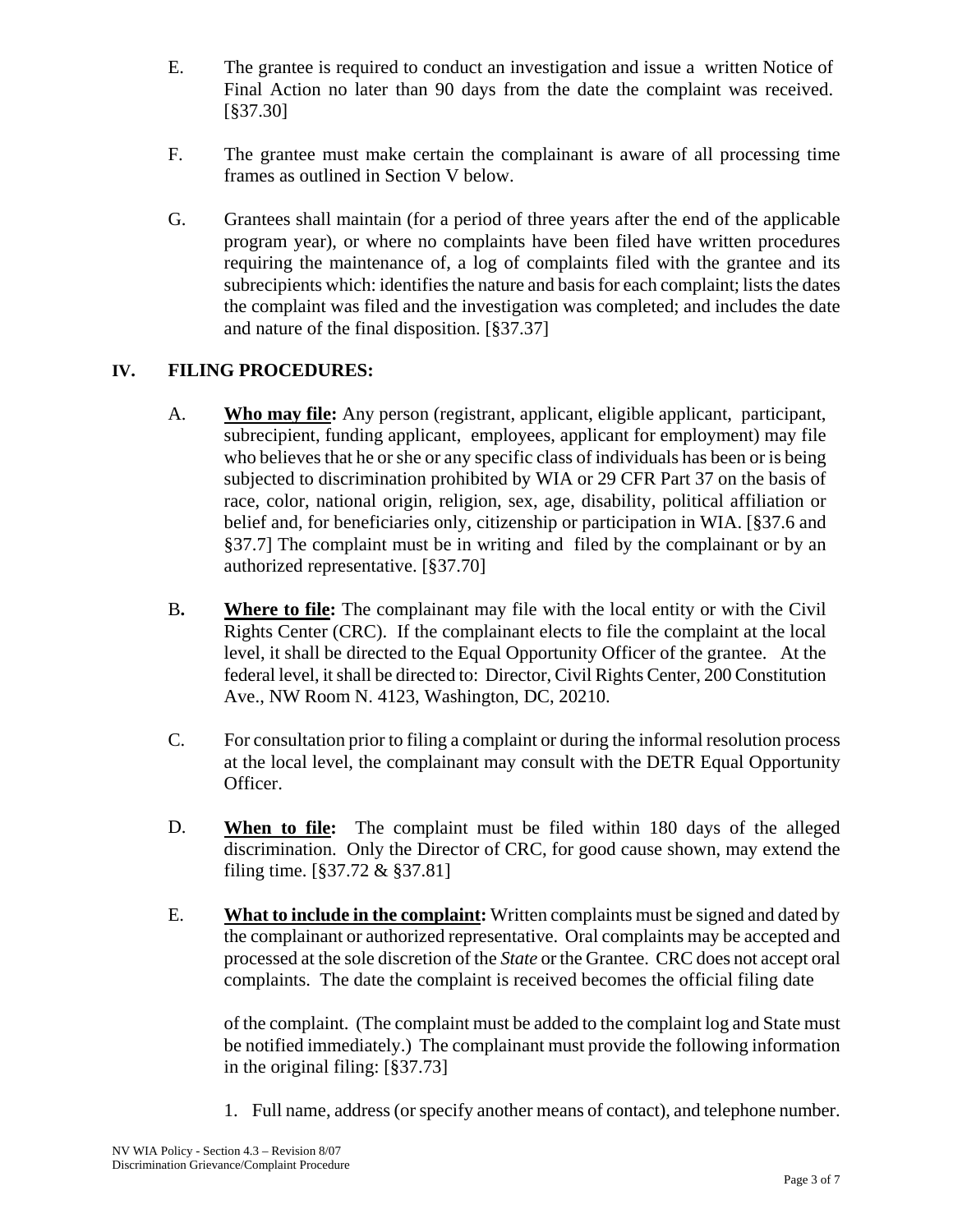- 2. Full name, address, and telephone number of the respondent (agency or person the complaint is against).
- 3. A statement of the complainant's allegations in sufficient detail to allow the grantee to determine whether the complaint falls under the grantee's jurisdiction, was timely filed, and has apparent merit. The complainant may complete CRC's Complaint Information Form and accompanying Privacy Act Consent Form to supply this information.
- 4. The resolution sought by the complainant.

Note: Absence of any of the required information shall not constitute grounds for dismissal of the complaint.

F. The *State* is required to notify the Civil Rights Center of any administrative enforcement actions or lawsuits filed alleging discrimination on the ground of race, color, religion, sex, national origin, age, disability, political affiliation or belief, and for beneficiaries only, citizenship or participation in WIA.

## **V. PROCESSING TIME FRAMES:**

- A. If the complainant elects to file with the recipient, he or she shall allow the recipient 90 days to process the complaint.
	- 1. Within 90 days, the grantee shall offer a resolution of the complaint to the complainant and shall notify the complainant of his or her right to file a complaint with the Director of CRC and inform the complainant that this right must be exercised within 30 days after the date on which the complainant receives the notice [§37.79].
	- 2. If, by the end of 90 days, the grantee has not completed its processing of the complaint or has failed to notify the complainant of the resolution, the complainant or his or her representative may, within 30 days of the expiration of the 90 day period or within 120 days of the date on which the complaint was filed with the recipient [§37.80], file with the Director of CRC.
	- 3. The Director of CRC may extend the 30-day time limit for good cause shown. [§37.81]
	- 4. The grantee shall notify the complainant immediately in writing upon determining that it does not have jurisdiction over the complaint. The notice shall be in writing, include reasons for determination, and state the complainant's right to file with the Director of CRC within 30 days of the notice. [§37.78]

#### **B. Informal Conference:**

While in preparation for the hearing, both the respondent and complainant are encouraged to attempt informal resolution. The grantee shall encourage an informal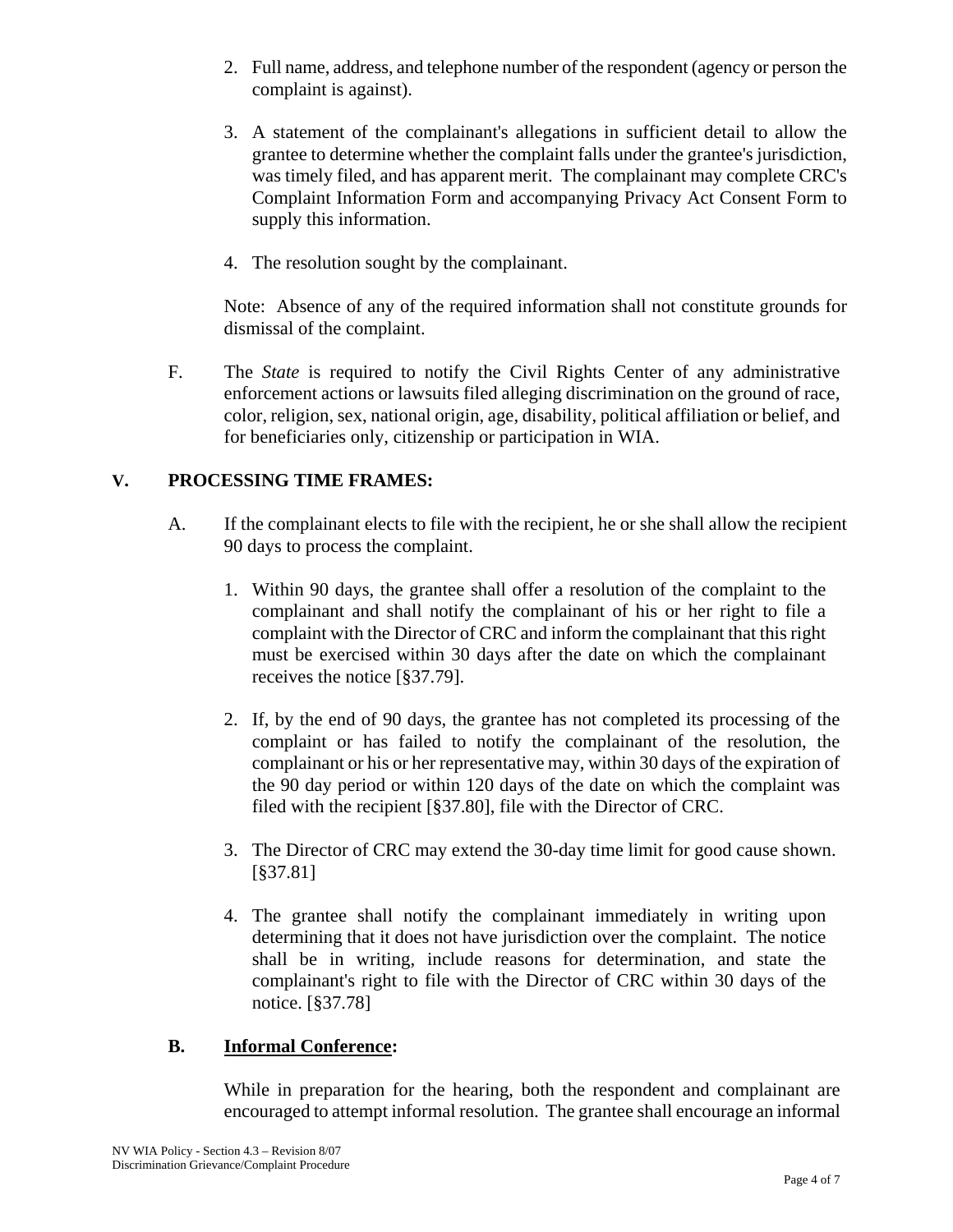conference and provide an impartial grievance officer to attempt a resolution of the problem(s).

# **C. Notice of Hearing: [**§**37.111]**

- 1. Prior to scheduling a hearing, the grantee must conduct an investigation and issue findings within sixty (60) days to the *State*. If the evidence substantiates the complaint the Grantee should attempt resolution informally with the complainant. In the event an informal resolution cannot be met, the Grantee must:
	- a. Conduct a hearing by an impartial independent hearing officer within thirty (30) days of filing of grievance/complaint;
	- b. Grantee shall notify the complainant and the respondent of the Notice of Hearing not less than ten (10) days prior to the date of the hearing by certified mail (return receipt requested). The time of the hearing may be earlier if mutually agreed to by both parties**.**
	- c. The "Notice of Hearing" shall be in writing and include the following information:
		- (1) Grievance/complaint case number, name of complainant, name of respondent, date of grievance/complaint;
		- (2) Date, time and location of the hearing before an impartial hearing officer and an opportunity to present evidence;
		- (3) A statement of the alleged violation(s).
- 3. While in preparation for the hearing, both the respondent and complainant are encouraged to attempt informal resolution. A grantee grievance officer will conduct an informal conference in an attempt to resolve the problem(s).
- 4. A request for a five day postponement may be made by either party upon a showing of good cause to the hearing officer, provided the hearing is still conducted within thirty (30) days of the filing of the grievance.
- 5. Prior to actual beginning of the hearing the complainant has the right to withdraw the grievance/complaint.
- 6. An impartial and independent hearing officer shall be designated by the Grantee.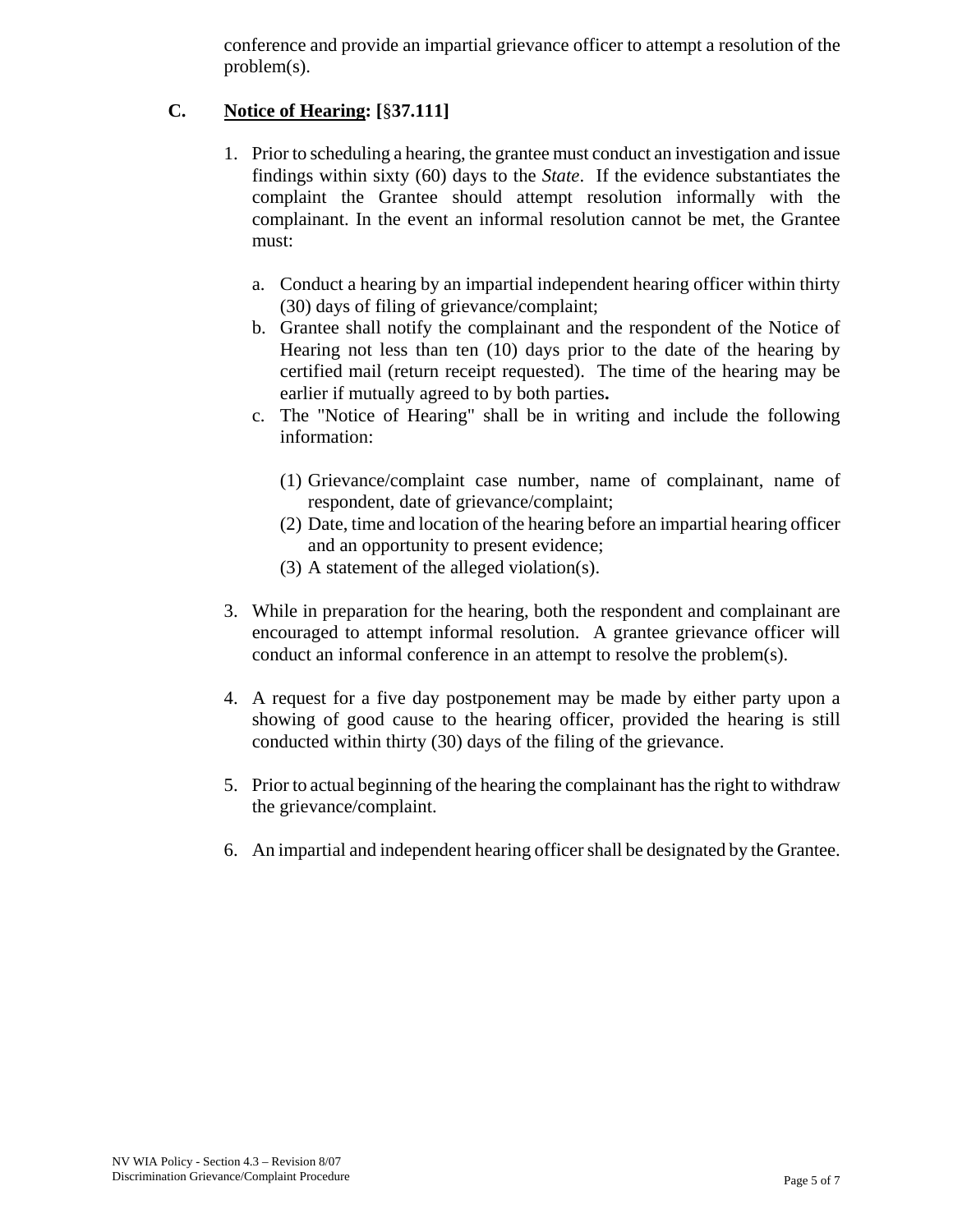## **D. Rules of the Hearing:**

- 1. The strict rules of evidence will be waived since the hearing shall be conducted in an informal matter by both parties in order to obtain full disclosure of all the facts;
- 2. The presentation of both written and oral testimony will be allowed;
- 3. Both parties may present witnesses and have the right to cross-examine the witnesses;
- 4. Both parties have the right to examine all relevant records and documents submitted;
- 5. If either the complainant or the respondent fails to appear at the hearing, the impartial hearing officer shall render a decision based on the review of all available information;
- 6. At the conclusion of the hearing, the hearing officer shall submit a written recommendation to the Grantee;
- 7. All hearing records, depositions, exhibits and other supporting documentation will be forwarded by the hearing officer to the *State* for record retention immediately following the hearing determination.

# **E. Conduct of Hearing:**

- 1. Since the hearing will be conducted in an informal manner, the strict rules of evidence will be waived.
- 2. The hearing officer will: insure the hearing is recorded and a record of the hearing is made available to all parties, if requested; begin the hearing by informing both parties of the issues involved; identify that all testimony is under oath; explain the hearing procedures and that the complainant bears the burden of proving the allegation(s) in the complaint; and determine the order of evidence and its relative significance.
- 3. It shall be the responsibility of the hearing officer to maintain the dignity and protect the rights of both parties.

# **F. Decision**:

- 1. The grantee is required to issue a written decision not later than ninety (90) days of the filing of the grievance. The decision must be delivered by certified mail, return receipt requested, to both complainant and respondent and include the following:
	- a. Case grievance/complaint number, names of complainant and respondent;
	- b. Statement of alleged violations;